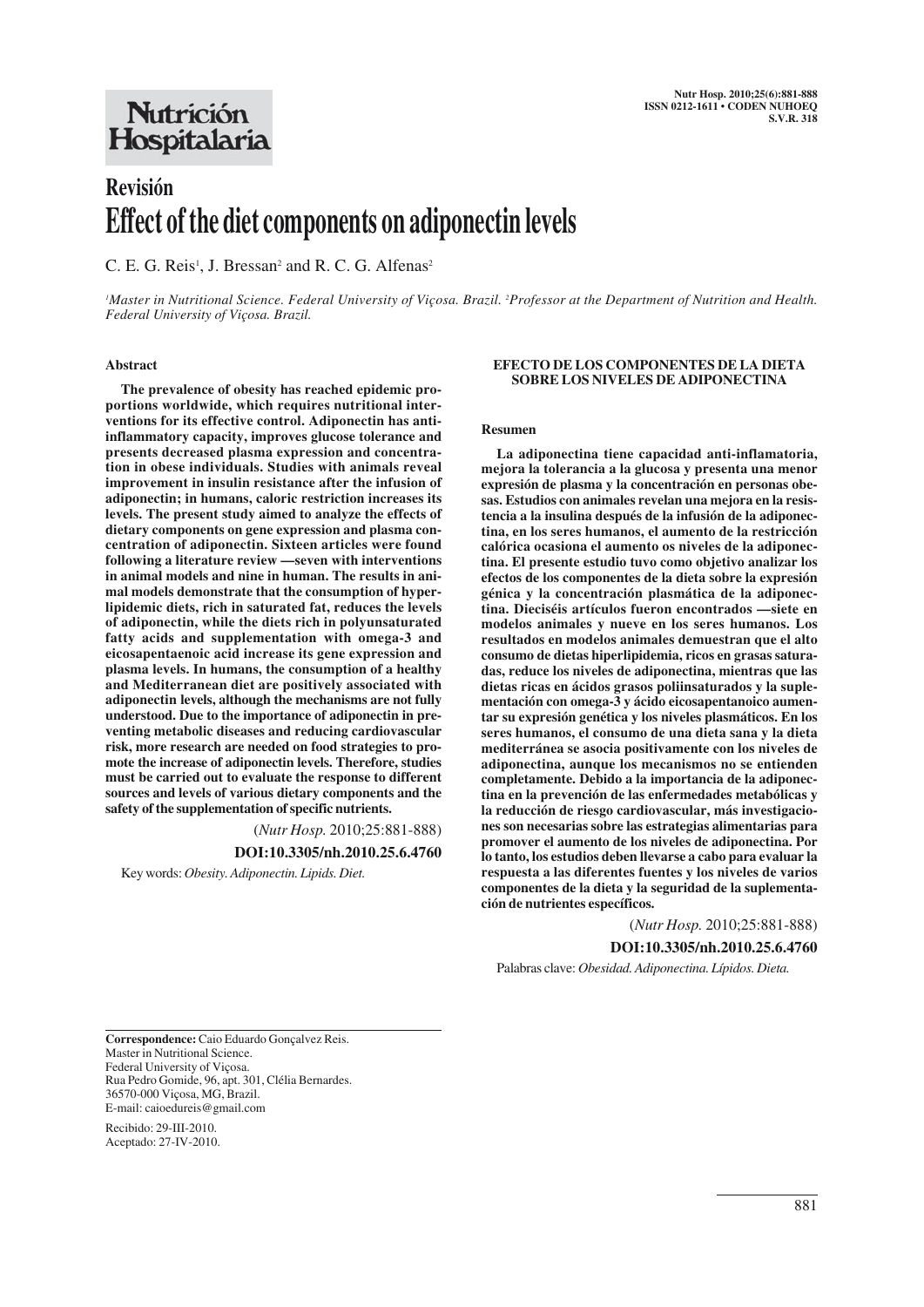#### **Abbreviations**

AMPK: adenine monophosphate kinase. CHO: Carbohydrate. CRP: C*-*reactive protein. DHA: Docosahexaenoic acid. EPA: Eicosapentaenoic acid. HDL: High*-*density lipoprotein. HEI: Healthy eating index. IL-6: Interleukin*-*6. LDL: Low*-*density lipoprotein. LIP: Lipids. PTN: Protein. T2DM: Type 2 Diabetes Mellitus. BMI: Body mass index.

### **Introduction**

Obesity and its comorbidities have increased worldwide, reaching epidemic proportions in both developed and developing countries.1,2 Obesity is related to the emergence of insulin resistance, type 2 diabetes mellitus (T2DM) and cardiovascular diseases.3-5 The adipose tissue plays a crucial role in the regulation of energy homeostasis and the metabolism of carbohydrates and lipids.6

Such role is performed by means of the activity of several proteins secreted by adipocytes (adipocytokines), $\delta$  such as adiponectin. $\delta$  Its plasma levels range from 5 to 30 mg/L in normal weight individuals, representing 0.01% of plasma proteins. It is present in the blood in three main forms: trimer, hexamer and high molecular weigh. Its expression based on the RNAm varies according to the site of the adipose tissue, and it is lower in visceral fat, in comparison to the subcutaneous.10 Two receptors have been identified: Adipo-R1, expressed primarily in muscles and Adipo-R2, expressed in the liver. The biological effects of these receptors depend not only on the blood concentrations of adiponectin, but also on the tissue specificity.11

Unlike other adipocytokines, its expression decreases in obese and insulin resistant individuals, and comparatively increases in normal weight individuals, becoming a protective marker against obesity<sup>12</sup> and T2DM.<sup>13</sup> Adiponectin presents protective effects against fatty liver disease<sup>14</sup> and anti-atherogenics by inhibiting the adhesion of monocytes to the vascular endothelium, reducing the transformation of macrophages in *foam cells* and the expression of adhesion molecules.15-17 It protects the vascular endothelium against the processes of atherosclerosis, reducing the risk of cardiovascular diseases.18 Most people with low levels of adiponectin present T2DM, hypertension, dyslipidemia and atherosclerosis, which suggests a possible association between hypoadiponectinemia and the metabolic syndrome.19

In a recent study with animal model, Sulpice et al. (2009) demonstrated that the administration of recombinant adiponectin lowers blood glucose and insulin resistance.20 In humans, caloric restriction for weight loss has led to the increase of adiponectin gene expression and circulating levels.12 The effect of adiponectin on the improvement of insulin sensitivity is mediated by the increased oxidation of lipids, through the activation of the enzyme adenine monophosphate kinase (AMPK) in the liver, resulting in the reduction of the hepatic glucose production.<sup>21</sup> After a review study on the use of adiponectin, Dridia and Taouisb (2009) concluded that this hormone is important for the control of energy balance and insulin sensitivity, but the mechanisms are not yet fully understood.<sup>22</sup>

Therefore, findings related to dietary interventions are needed to promote increased adiponectin expression and secretion. Experimental studies have been carried out aiming to identify the association between dietary factors and adiponectin levels, but the results are conflicting. The aim of this study was to critically analyze the articles published, seeking scientific evidence to identify the real effects of diet components on the regulation of adiponectin serum levels.

#### **Methodology**

A literature review was carried out in order to find articles in the electronic databases PubMed, ISI Web of Science and SCOPUS. The following keywords were used: adiponectin, adipocyte, adipocytokine, adipokine, diet, dietary protein(s), protein(s), dietary fat(s), fat(s), dietary carbohydrate(s), carbohydrate(s), dietary fiber, fiber. The original articles selected had been published from January 1995 to December 2009. They investigated the effect of diet components on the regulation of adiponectin levels, in experimental and human models.

#### **Resultas and discussion**

#### *Studies with animal models* (table I)

Ribot et al. (2008)<sup>28</sup> tested the effect of the consumption of the cafeteria diet (61% fat) for 15 days on the levels of adiponectin in wistar rats (12 males and 12 females). This diet is composed of sweets, bacon, chocolate, biscuit, cheese, with a great amount of saturated fat. In the end of the study, there was an increase in the visceral adipose tissue and decrease in the adiponectin levels. However, these effects were not significant ( $p = 0.08$ ). There was a reduction in the RNAm gene expression of the adiponectin in the gonadal adipose tissue ( $p < 0.05$ ). This result demonstrates that the consumption of hyperlipidic diet, rich in saturated fat leads to the development of obesity and that saturated fat causes deleterious effects on the gene expression of adiponectin.

Naderali et al.  $(2003)^{23}$  evaluated the effect of the consumption of the control diet (60% CHO, 30% PTN, 10% LIP) *vs.* test diet (65% CHO, 19% PTN, 16% LIP). Two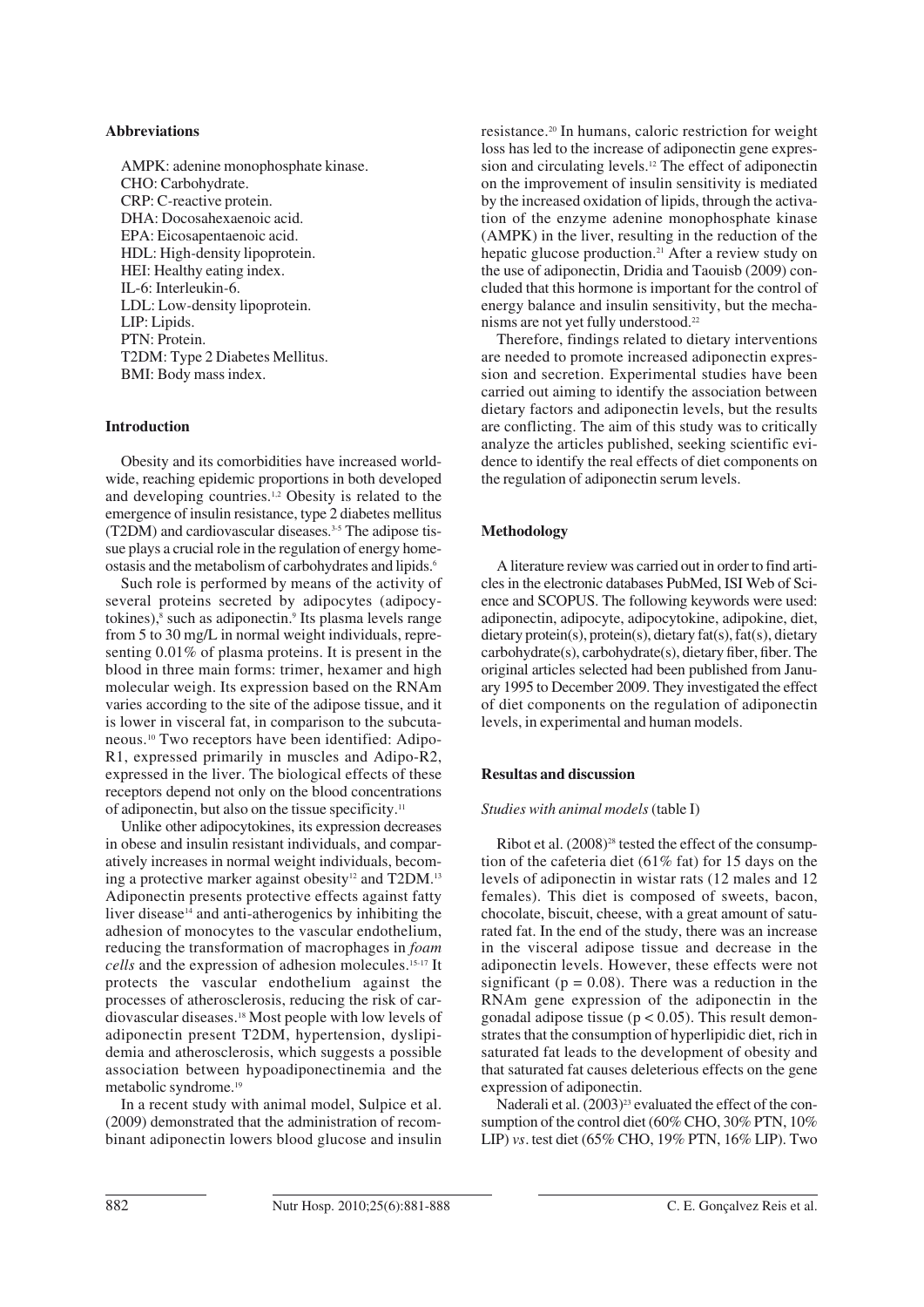| <b>Table I</b><br>Characterization of the studies conduced to evaluate the association of the components of the diet with the levels<br>of adiponectin in animal model |                                                                              |                        |                                                                                                                                                                                                           |                                                                                                                         |  |
|------------------------------------------------------------------------------------------------------------------------------------------------------------------------|------------------------------------------------------------------------------|------------------------|-----------------------------------------------------------------------------------------------------------------------------------------------------------------------------------------------------------|-------------------------------------------------------------------------------------------------------------------------|--|
| Author, year                                                                                                                                                           | Animal model                                                                 | Duration               | Characteristic of the diets evaluated <sup>1</sup>                                                                                                                                                        | Results                                                                                                                 |  |
| Naderali et al., 2003 <sup>23</sup>                                                                                                                                    | wistar rats $\delta$                                                         | 2 days and<br>16 weeks | Control: 60% CHO, 30% PTN, 10% LIP.<br>Test diet: 65% CHO, 19% PTN, 16% LIP.                                                                                                                              | Test diet:<br>2 days: ↓ plasma adip.**<br>16 weeks: $\uparrow$ plasma adip.**                                           |  |
| Flachs et al., 2006 <sup>24</sup>                                                                                                                                      | rats $\vec{\circ}$                                                           | 5 weeks                | Diets with $35\%$ LIP: diet control ( $\downarrow$ content of PUFA)<br>and test diet (15% replaced by EPA and DHA).<br>Ad libitum or with 30% of caloric restriction.                                     | Test diet:<br>Ad libitum or not: $\downarrow$ gene expression<br>and plasma levels of adip.*                            |  |
| Neschen et al., 2006 <sup>25</sup>                                                                                                                                     | rats $\vec{\circ}$                                                           | 15 days                | Control: 7% of soybean oil,<br>Safflower oil (27%): 78% of $\omega$ -6,<br>Fish oil $(8\%)$ : 25% of $\omega$ -3,<br>Fish oil $(13.5\%)$ : 25% of $\omega$ -3,<br>Fish oil $(27\%)$ : 25% of $\omega$ -3. | Fish oil: $\uparrow$ of gene expression*<br>and of levels <sup>**</sup> of adip. according<br>to the dose administered. |  |
| Todoric et al., 2006 <sup>26</sup>                                                                                                                                     | Diabetic $\delta$ diabetic<br>$(db/db)$ and<br>non-diabetic<br>$(db/+)$ rats | 6 weeks                | Diet control: 3% LIP.<br>Hyperlipid diets (30% LIP) containing:<br>Lard (HF/S), safflower oil (HF/6) or 40 % of Omega-3<br>$(HF/3)$ .                                                                     | HF/3 - 1 plasma adip. in diabetic*<br>and non-diabetic**                                                                |  |
| Bueno et al., 2007 <sup>27</sup>                                                                                                                                       | rats $\delta$                                                                | 2 days and<br>8 weeks  | Control diet $(C)$ : 4% LIP and diets prepared by the<br>addition of 17.5% of fat (soybean oil (S), fish oil (F),<br>lard $(L)$ and coconut oil $(CC)$ to the control diet.                               | $\downarrow$ plasma adip.* (2 days (S, F, L, CC)<br>and 8 weeks $(S, L, CC)$ ).                                         |  |
| Ribot et al., 2008 <sup>28</sup>                                                                                                                                       | wistar rats $\delta$ and $\frac{1}{2}$                                       | 15 days                | Control diet: 60% CHO, 28% PTN, 12% LIP.<br>Cafeteria diet: 28% CHO, 11% PTN, 61% LIP.                                                                                                                    | Cafeteria diet:<br>serum adip.<br>↑ visceral TA<br>gonadal RNAm adip. TA*                                               |  |
| Varady et al., 2009 <sup>29</sup>                                                                                                                                      | rats $\vec{\circ}$                                                           | 4 weeks                | Control diet (DC): ad libitum.<br>Diets with 85% of caloric restriction:<br>LF-9% LIP,<br>HF-45% LIP.                                                                                                     | HF: 1 plasma adip.*<br>LF and HF $\uparrow$ subcutaneous and $\downarrow$<br>visceral TA**                              |  |

1 Adip.: Adiponectin; CHO: Carbohydrate; PTN: Protein, LIP: Lipids, PUFA: Polyunsaturated fatty acid, EPA: Eicosapentaenoic acid, DHA: Docosahexaenoic acid; TA: Adipose Tissue.  $* p < 0.05; ** p < 0.01.$ 

days after the ingestion of the test diet, it was observed a decrease ( $p < 0.01$ ) in the adiponectin levels. However, 16 weeks after the intervention, it was observed an increase in the levels of adiponectin, and an increase in body weight, fat mass, leptin levels, non-esterified fatty acids and triglycerides  $(p < 0.01)$  in the group that consumed the diet test. Ob rats for adiponectin RNAm, submitted to the test diet presented increased gene expression after 16 weeks of treatment. Recently, Varady et al.  $(2009)^{29}$  studied the effect of the consumption of diets with caloric restriction of 85%, presenting 9% and 45% of fat (AIN-93M and D12451 diets, respectively) for 4 weeks. The high-fat diet caused significant increase in the adiponectin levels ( $p < 0.05$ ) without causing changes in the lipid profile. Both diets reduced the visceral adipose tissue, in relation to the control group. Although the authors of the two studies did not reveal the lipid profile of the diets tested, these results suggest that the consumption of diets with higher amounts of lipids result in increased levels of adiponectin, even when there is reduction in the content of visceral adipose tissue.

Bueno et al.  $(2007)^{27}$  worked with C57Bl6 male rats for 2 days and 8 weeks. Five diets were provided: one control diet (4% of fat – 28.2% saturated, 27.4%) monounsaturated and 43.9% polyunsaturated) and 4 diets prepared with the addition of 17.5% of different types of fat (soybean oil, fish oil, lard and coconut oil) to the control diet. After 8 weeks, only a diet containing fish oil did not reduce the adiponectin plasma levels. The fish oil used contained 22.1% of omega-3, 14% of eicosapentaenoic acid (EPA) and 8.1% of docosahexaenoic acid (DHA), demonstrating the importance of the lipidic profile of the diet on the levels of adiponectin. The results of this study suggest that the quality of the fat ingested in the diet can be more important than the quantity. Neschen et al.  $(2006)^{25}$ evaluated the effect of the supplementation of different amounts of fish oil in 129Sv male rats for 15 days. The following isocaloric diets were provided *ad libitum:* control (7% of calories derived from soybean oil), 27% (weight by weight) of safflower oil (59% of calories derived from fat, 78% n-6) or 27% (weight by weight) of menhaden fish oil (59% of calories derived from fat,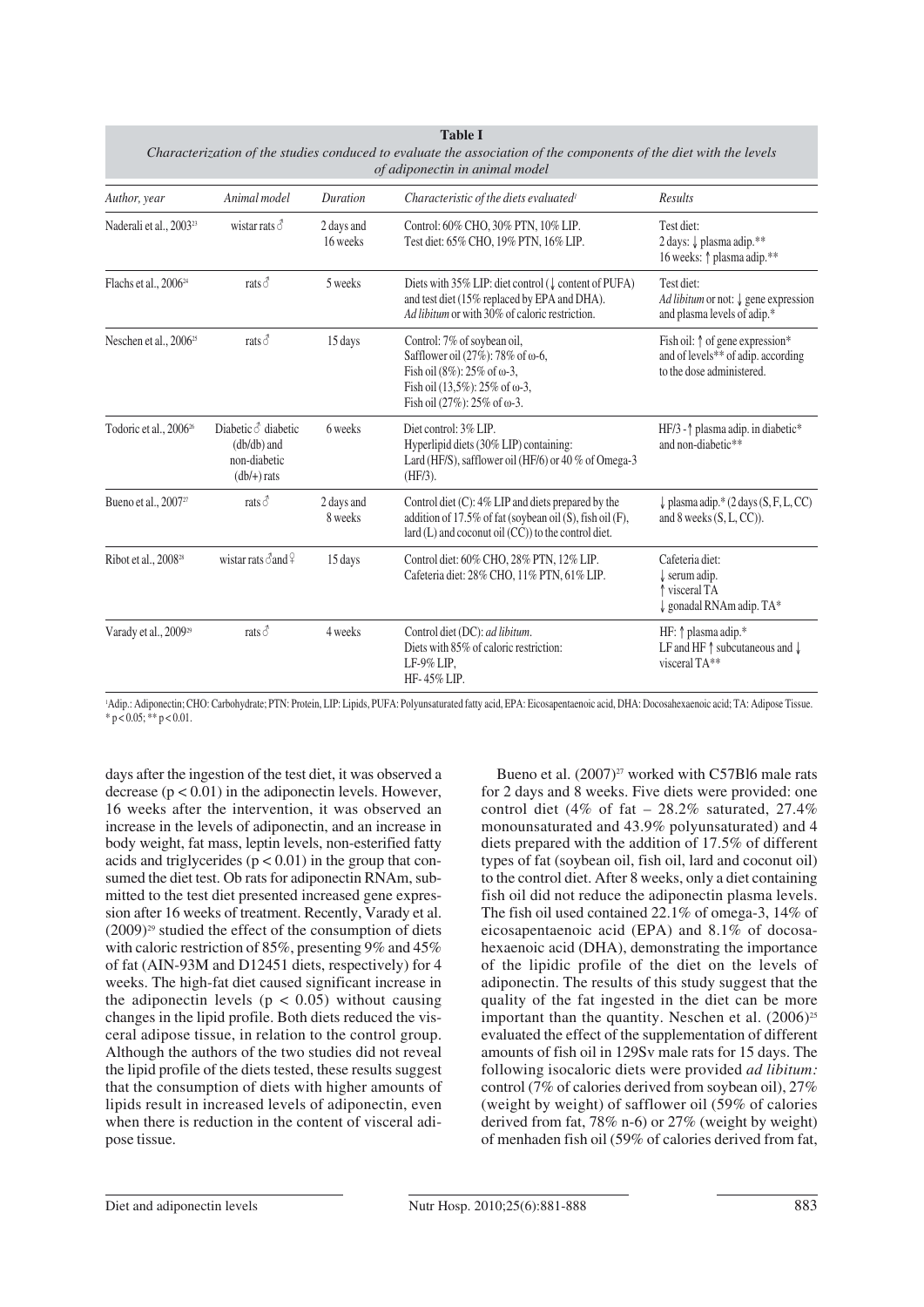25% of  $\omega$ -3). For the studies in which the effect of the dose-response of the fish oil was evaluated, 27% of the fish oil diet was mixed to 27% of the safflower oil diet to achieve isocaloric diets containing 14.4% (weight by weight) and 8% (weight by weight) of fish oil. At the end of the study, it was found that all supplementation with fish oil caused an increase in the adiponectin gene expression in the epididymal adipose tissue ( $p <$ 0.05) and levels of serum adiponectin  $(p < 0.01)$ . Supplementation with 27% caused an increase of 2, 3 times in comparison to the saffron oil. The higher the supplementation, the higher the increase in the level of adiponectin, which remained increased even after being replaced by saffron oil for seven days. These results suggest that fish oil stimulates the a secretion of adiponectin, whose response increases according to the dose administered.

Todoric et al.  $(2006)^{26}$  evaluated the effect of omega-3 supplementation for 6 weeks on the levels of adiponectin, in C57BL/ KsJ-leprdb/ leprdb (db/db) diabetic and non-diabetic (db/+) male rats. Four treatments were applied, with different percentages of fat: a control diet (3%) and 3 hyperlipidic diets (30%) - a diet rich in saturated fat (animal lard), a diet rich in omega-6 (saffron oil) and a diet with 40% of omega-3. The hyperlipidic diets were isocaloric and supplemented with 4 mg/g  $\alpha$ -tocopherol. The omega-3 supplementation increased the levels of adiponectin, in comparison to the omega-6 supplementation in diabetic ( $p < 0.05$ ) and non-diabetic ( $p < 0.01$ ) rats. The diets rich in saturated fat and omega-6 reduced the

gene expression and the concentration of adiponectin. The results of the study of Flachs et al.  $(2006)^{24}$  corroborated the findings of Todoric et al. It was evaluated the effect of the supplementation with EPA and DHA on C57BL/6J male rats for 5 weeks, with diets containing 35% of fat. The control diet presented low content of polyunsaturated fatty acids. In the test diet, 15% of the polyunsaturated fat was replaced by EPA  $(6\%)$  and DHA  $(51\%)$ , with the addition of 4 mg/g of α-tocopherol. Feeding was provided *ad libitum* or with 30% of caloric restriction. Supplementation with EPA and DHA stimulated the gene expression of adiponectin in the epididymal adipose tissue ( $p <$ 0.05), increasing the levels of this hormone, regardless of the caloric ingestion ( $p < 0.05$ ).

The results of the studies in animal models described above demonstrate that the consumption of hyperlipidic diets, rich in saturated fat, reduces the levels and the gene expression of adiponectin. On the other hand, the consumption of diets rich in polyunsaturated fatty acids (fish oil) and supplementation with omega-3, EPA and DHA increase gene expression and plasma levels.

#### *Cross-sectional studies with humans*(table II)

In an initial study, Yannakoulia et al. (2003) investigated 114 Greek students (53 men and 61 women) with mean age of  $17.7 \pm 1.8$  years. Through a 3-day food record, adiponectin no correlation was observed

| <i>v auponecim in numans</i>                               |                                  |                                                                                                                                                |                                                                                                                                                      |  |  |
|------------------------------------------------------------|----------------------------------|------------------------------------------------------------------------------------------------------------------------------------------------|------------------------------------------------------------------------------------------------------------------------------------------------------|--|--|
| Author, year                                               | Sample                           | Diet evaluation method <sup>1</sup>                                                                                                            | Results <sup>2</sup>                                                                                                                                 |  |  |
| Yannakoulia et al., 2003 <sup>30</sup>                     | 53 $\delta$ and 61 $\Omega$      | Food record of 3 days.                                                                                                                         | ns.                                                                                                                                                  |  |  |
| Mantzoros et al., 2006 <sup>31</sup>                       | 987 $\frac{9}{4}$ diabetics      | Determination of the scores of the Mediterranean diet by the<br>analysis of the data from the validated Semi-quantitative FFQ<br>$(61$ items). | Association +: consumption of alcohol*,<br>nuts**, fruits* whole grains**<br>Participants with higher scores achieved<br>plasma adip. 23% higher *** |  |  |
| Fargnoli et al., 2008 <sup>32</sup>                        | 19929                            | Validated Semi-quantitative FFQ (61 items) and Healthy<br>Eating Index (HEI).                                                                  | Participants with higher HEI scores<br>presented plasma adip. 24% higher**3                                                                          |  |  |
| 220 <sup>°</sup><br>Yannakoulia et al., 2008 <sup>33</sup> |                                  | Determination of the scores of the Mediterranean diet by the<br>analysis of the data from a 3-day food record.                                 | Correlation +: scores of the diet**,<br>consumption of fruits <sup>3*</sup> and fats <sup>*</sup><br>Correlation -: Refined grains *.                |  |  |
| Cassidy et al., 2009 <sup>34</sup>                         | $1.754\frac{^}{5}$ twins         | Validated Semi-quantitative FFQ (131 items).                                                                                                   | Correlation +: Vegetables, Alcohol,<br>Magnesium*<br>Correlation -: Carbohydrates, Protein,<br>Trans fat acids*                                      |  |  |
| Fragopoulou et al., 2009 <sup>35</sup>                     | $310\sigma$<br>and $222\sqrt{2}$ | Scores of the Mediterranean diet were determined.                                                                                              | Higher scores achieved plasma adip.<br>$41\%$ higher.                                                                                                |  |  |
|                                                            |                                  |                                                                                                                                                |                                                                                                                                                      |  |  |

**Table II** *Characterization of the studies conduced to evaluate the association of the components of the diet with the levels of adiponectin in humans*

1 FFQ: Food Frequency Questionnaire.

Results of the Multiple Regression Analysis among the levels of adiponectin with food factors (caloric ingestion, macronutrients and fiber); Adip.: Adiponectin; LIP: Lipids.<br>3 Adipated for age and energy intake

<sup>3</sup>Adjusted for age and energy intake.

\* p < 0.05; \*\* p < 0.01; ns.: Not statistically significant.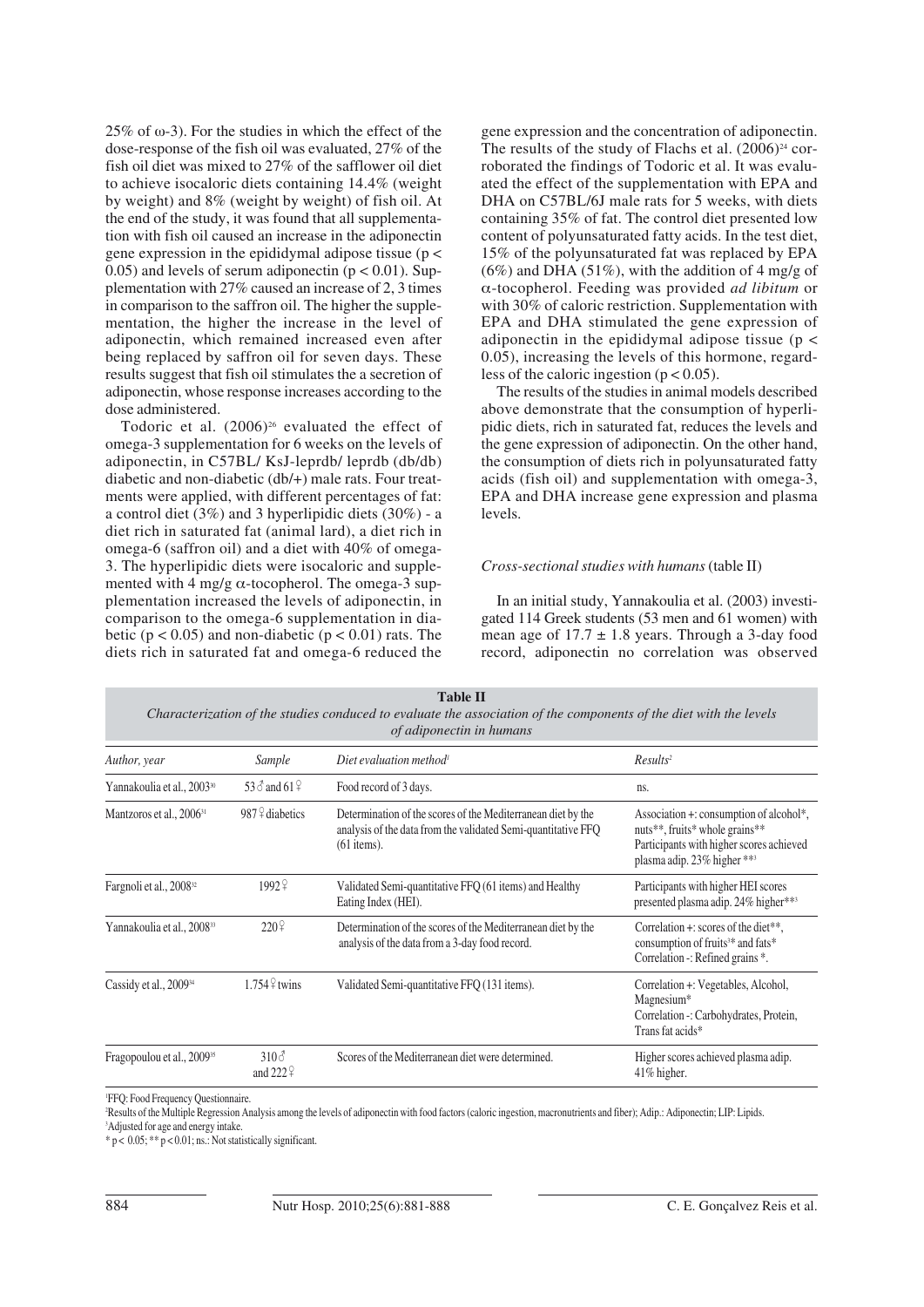between sex levels and the diet components for both groups. Years later, studying the scores of the Mediterranean diet ingested by 220 Greek women  $(48.3 \pm 12.3 \text{ years})$ , Yannakoulia et al.  $(2008)^{33}$ observed a significant negative correlation between the levels of adiponectin and the consumption of refined grains ( $p = 0.03$ ). Women who had higher levels of adiponectin had higher consumption of fruits ( $p = 0.04$ ) adjusted for age and energy intake) and fat  $(p = 0.02)$ . The higher levels of adiponectin achieved when the consumption of fats was higher may reflect the low consumption of saturated fats.

In an another study on the Greek population, Fragopoulou et al. (2009)<sup>35</sup> determined the score of the Mediterranean diet *(MedDietSCore)* of 310 men  $(40 \pm 11)$  years of age) and 222 women  $(38 \pm 12)$  years of age) and observed in a multiple linear regression analysis that the individuals who were in the highest tertile of the score presented higher adiponectin levels  $(p = 0.001)$  compared to those in the lower tertile. Studying the potential benefit of the Mediterranean diet, Mantzoros et al. (2006)<sup>31</sup> evaluated 987 diabetic women of the *Nurses' Health Study,* determining the score of the Mediterranean diet. The diabetics with higher scores presented concentrations of plasma adiponectin 23% higher than those with lower scores  $(p = 0.01)$ . Body composition, life style and medical history explained some, but not all the associations observed between diet and the concentrations of adiponectin. Several components of the Mediterranean diet - alcohol and fruit ( $p < 0.05$ ), nuts (362.5) g/day of nuts and fruits) and whole grains (177.7  $g/day)$  ( $p < 0.01$ ) - present an association with the concentrations of adiponectin. Other studies have also associated moderate alcohol consumption (10-50 g/day for men and 5-25g/ day for women) with a higher concentration of adiponectin,36-38 although this association has not been verified in all the studies.<sup>39</sup>

Epidemiological studies have shown that the consumption of the Mediterranean diet may benefit the control of the expression of metabolic diseases, including coronary artery disease and T2DM. This effect is associated with increased levels of antiinflammatory and anti-thrombotic markers, reduced levels of C-reactive protein (CRP), interleukin-6 (IL-6) and fibrinogen.40,41 The imbalance between proinflammatory and anti-inflammatory mediators, such as adiponectin, may favor the occurrence of such diseases. The data presented here indicate that the consumption of the Mediterranean diet increases the levels of inflammatory mediators and protects against subclinical inflammation, despite the limited information on the activity mechanisms, especially in relation to adiponectin. The identification of interventions that promote increased levels of adiponectin is of great interest, and the adoption of an appropriate style of living may provide positive results. The results of these studies life style suggest that the consumption of the Mediterranean diet is correlated with high concentrations of adiponectin in healthy and diabetic individuals, with beneficial effects to the cardiovascular system.

Fargnoli et al. (2008)<sup>32</sup> evaluated 1922 women of the *Nurses' Health Study* (62% with BMI > 25 kg/m²), with no history of type 2 diabetes or cardiovascular disease. After adjustment for age and dietary habits, it was observed that the women with higher scores for the Healthy Eating Index (HEI) presented levels of plasma adiponectin 24% higher ( $p < 0.01$ ). Cassidy et al.  $(2009)^{34}$  studied the food habit of 1.754 english adult twins, using a validated semi-quantitative FFQ (131 items). It was observed a positive correlation between the levels of adiponectin and the consumption of vegetables ( $p < 0.05$ ), alcohol ( $p < 0.05$ ) and magnesium  $(p < 0.05)$ ; and a negative correlation with the consumption of carbohydrates ( $p < 0.05$ ), protein ( $p < 0.05$ ) and trans fat ( $p < 0.05$ ). Certain components of the HEI may have a greater influence on the observed relationships, particularly alcohol, whose effects have been previously demonstrated.36-38

Pravdova et al. (2009),<sup>39</sup> studying the effect of the *ad libitum* consumption of alcoholic beverage (6%) on rats for 28 days, observed it significantly increased the plasma levels and the gene expression of adiponectin in the epididymal adipose tissue ( $p < 0.05$ ). Joosten et al. (2008)40 conducted a randomized crossover clinical trial with women and observed that 25 g of alcohol/day for 6 weeks increased both the plasma levels ( $p <$ 0.001) and gene expression in the subcutaneous adipose tissue of adiponectin ( $p = 0.04$ ). These studies demonstrate that the moderate consumption of alcohol promotes an improvement in the levels of adiponectin by increasing its gene transcription.

Although the results of the cross-sectional studies do not establish causal relationships, they reveal associations among the variables, thus generating hypotheses that should be investigated in intervention studies. It is also noteworthy that, although the classification of dietary standards in epidemiological studies is valid, the interpretation of their data should be carried out with caution, since these data were obtained from food records, a food frequency questionnaire, a score of the Mediterranean diet and the HEI. In addition, information on food consumption may be lost due to information bias and the difficulties individuals may have in reporting. It decreases the accuracy of the measurement of food intake. Thus, it is important to use validated instruments $41,42$ in these studies.

#### *Intervention studies with humans* (table III)

Peake et al.  $(2003)^{44}$  in a initial study, evaluated the levels of adiponectin after intake of breakfast rich in saturated fat (49.2%), in healthy individuals and type 2 diabetics. Both groups presented no significant change in the postprandial period of 6 hours. Paniagua et al.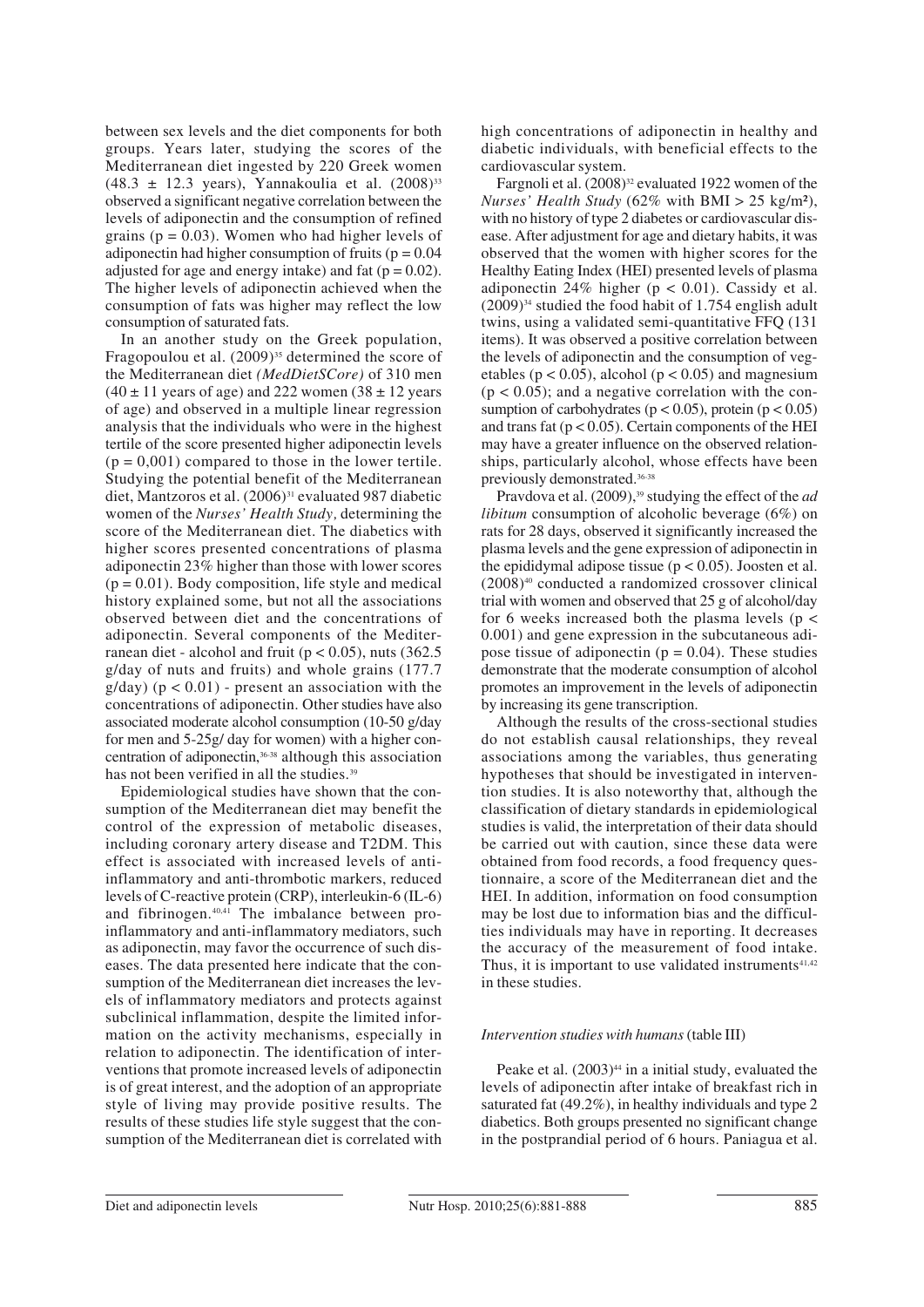$(2007)^{46}$  and Poppitt et al.  $(2008)^{50}$  did not observe significant effects of the fat quality on the levels of adiponectin in a short term (1 day). Similar results were observed by Lithander et al. (2008),<sup>49</sup> who analyzed the quality of the diet consumed (18% saturated fat or 17% unsaturated fat) by 18 dyslipidemic men for 3 weeks. The results of these studies indicate that the lipid quality of a diet does not affect the levels of adiponectin in humans, although the studies in animal models previously mentioned observed significant results.23-29

Esposito et al.  $(2003)$ ,  $43$  in a controlled randomized clinical trial involving 15 diabetic and healthy individuals, observed a decrease in levels of serum adiponectin 4 hours after the intake of the high-fat diet (60%). The results of the study of Rubin et al.  $(2008)^{51}$ corroborated these findings. By evaluating the effect of the consumption of fat-rich breakfast (51.5%), it was observed a decrease in levels of adiponectin, after 5 and 6 hours. These results suggest that the consumption of high amounts of saturated fat can affect the levels of adiponectin in humans in the short term.

Kratz et al.  $(2008)$ ,<sup>48</sup> evaluated the effect of the consumption of a diet rich in omega-3 (3,5%) or control diet (0,5%) on the levels of adiponectin in obese individuals. Sixteen women and 10 men (BMI between 28 and 33 kg/m<sup>2</sup>) were randomly grouped to receive one of the diets tested. In the first two weeks, the diets were consumed under isocaloric conditions, and from the 3rd to the 12<sup>th</sup> week, the consumption was *ad libitum*. The concentrations of fasting plasma adiponectin did not change during the isocaloric period. There was, an increase in 10% during the period of *ad libitum* consumption in the omega-3-rich group. However, plasma concentrations of adiponectin with high molecular weight did not change significantly throughout the study. Itoh et al.  $(2007)^{45}$  conducted a randomized clinical trial with 52 Japanese individuals with metabolic syndrome. The individuals were separated into 2 groups and treated for 3 months: Control diet *vs*. Test diet (control  $+1.8$  g EPA/day). At the end of the study, the test group presented higher levels of plasma adiponectin, in relation to the beginning of the study ( $p < 0.01$ ). There was no significant change in body composition, blood pressure, HDL-C and LDL-C in the test group. These results conclude that the consumption of 1.8 g EPA/day results in elevated plasma concentrations of adiponectin in obese individuals.

In animals, the change in the quantity of fat intake can alter the levels of adiponectin<sup>23-29</sup> and the high intake of both polyunsaturated fat and supplementation with omega-3 has significant positive effects on the levels of adiponectin.24-26 These results are rare and can be found in the few studies involving humans. Results of initial studies demonstrate that the consumption of diets rich in omega-3 and supplementation with EPA may have beneficial effects on the levels of adiponectin.48,45 Due to the association of hypoadiponectinemia with the establishment of components of metabolic syndrome,<sup>19</sup> there is concern about the control of its levels, mainly through natural treatments. Thus, we need more studies involving human individuals that will seek new diet combinations that provide significant results in the increase in of adiponectin levels.

Rokling-Andersen et al.  $(2007)^{47}$  conducted a controlled randomized clinical trial (1 year), with the participation of 188 men, randomly distributed into 4 groups: diet, physical exercise, diet and exercise; and control. The diet group received individualized dietary advice in the beginning of the study and after 3 and 9 months. It was encouraged the increased consumption of fish, vegetables and fiber and reduced intake of saturated fat and cholesterol. The study does not provide other details related to the nutritional diet and adherence to the proposal. Thus, it is not possible to conclude whether there was a change in eating standards at the end of the study.

After the intervention, the BMI and fat mass decreased in the diet group ( $p < 0.05$ ). Dietary intervention increased by 28% the levels of adiponectin in relation to the control group ( $p = 0.03$ ), and this effect can be explained by the loss of fat mass. After the adjustment for the loss of fat mass, the effect of dietary intervention remained positive but statistically non-significant. Weight loss results in increased levels of adiponectin.52 These results agree with those of Weiss et al.  $(2006)$ ,<sup>53</sup> who reported a significant decrease in serum adiponectin in the control group and non-significant increases in the diet and physical exercise groups.

Although the improvement in levels of adiponectin are associated with weight loss, this change is clinically important because the intervention was comprised of only three dietary counseling addressing general issues of healthy eating. It can be seen that, in this population, the counseling was effective in weight loss and adiponectin levels, in spite of the known difficulties of working with this nutritional tool. $54$ 

## **Conclusion**

The results of studies involving animal models indicate that the consumption of hyperlipidemic diets rich in saturated fat reduces the levels of adiponectin, while the diets rich in polyunsaturated fatty acids and supplementation with omega-3 increase both gene expression and plasma levels. In humans, the results corroborated the positive association between the levels of adiponectin and healthy feeding, with the intake of fruits and whole grains. Evidence also suggests that the Mediterranean diet is correlated with high concentrations of adiponectin in healthy and diabetic individuals, although the mechanisms are not fully understood. The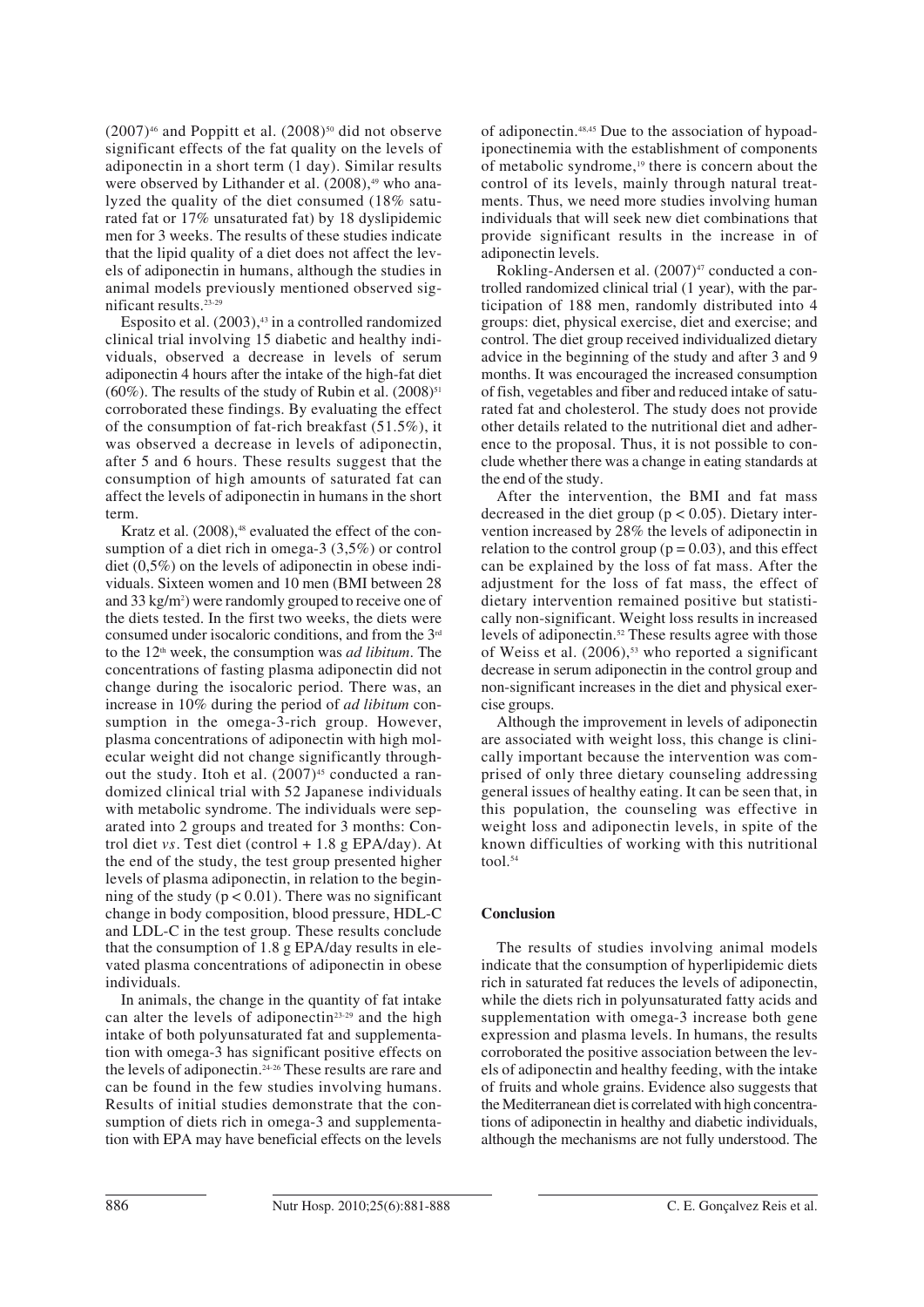initial results demonstrate that the consumption of diets with omega-3 and EPA supplementation may improve the levels of adiponectin in humans. Moreover, omega-3 supplementation provided a non-significant increase in the levels of adiponectin (10%).

Due to the importance of adiponectin in preventing and treating diseases such as type 2 diabetes, hypertension, dyslipidemia and atherosclerosis, and its capacity to reduce cardiovascular risk, more studies must be carried out, seeking to identify strategies for the control of its plasma levels. It is extremely important the conducting of randomized controlled trials to evaluate the response to different sources and rates of various diet components and the safety of the supplementation of specific nutrients.

#### **References**

- 1. Filozof C, González C, Sereday M, Mazza C, Braguinsky J. Obesity prevalence and trends in Latin-American countries. *Obes Rev* 2001; 2 (2): 99-106.
- 2. Flegal KM, Carroll MD, Ogden CL, Curtin LR. Prevalence and Trends in Obesity Among US Adults, 1999-2008. *JAMA* 2010; 303 (3): 235-41.
- 3. Curtin, Lester R.Kahn SE, Hull RL, Utzschneider KM. Mechanisms linking obesity to insulin resistance and type 2 diabetes. *Nature* 2006; 444: 840-846.
- 4. Geloneze B, Mancini MC, Coutinho W. Obesity: knowledge, care, and commitment, but not yet cure. *Arq Bras Endocrinol Metab* 2009; 53 (2): 117-119.
- 5. Van Gaal LF, Mertens IL, De Block CE. Mechanisms linking obesity with cardiovascular disease. *Nature* 2006; 444: 875- 880.
- 6. Havel PJ. Update on adipocyte hormones: regulation of energy balance and carbohydrate/lipid metabolism. *Diabetes* 2004; 53  $(sumb. 1)$ : S143-51.
- 7. Halaas JL, Gajiwala KS, Maffei M, Cohen SL, Chait BT, Rabinowitz D et al. Weight-reducing effects of the plasma protein encoded by the obese gene. *Science* 1995; 269 (5223): 543-6.
- 8. Galic S, Oakhilla JS, Steinberga GR. Molecular and Cellular Endocrinology 2009; in press.
- 9. Scherer PE, Williams S, Fogliano M, Baldini G, Lodish HF. A novel serum protein similar to C1q, produced exclusively in adipocytes. *J Biol Chem* 1995; 270: 26746-749.
- 10. Lihn AS, Bruun JM, He G, Pedersen SB, Jensen PF, Richelsen B. Lower expression of adiponectin mRNA in visceral adipose tissue in lean and obese subjects. *Mol Cell Endocrinol* 2004;  $219.9 - 15$
- 11. Yamauchi T, Kamon J, Ito Y, Tsuchida A, Yokomizo T, Kita S et al. Cloning of adiponectin receptors that mediate antidiabetic metabolic effects. *Nature* 2003; 423: 762-9.
- 12. Guerre-Millo M. Adiponectin: An update. *Diabetes & Metabolism* 2008; 34: 12-18.
- 13. Spranger J, Kroke A, Mohlig M, Bergmann MM, Ristow M, Boeing H et al. Adiponectin and protection against type 2 diabetes mellitus. *Lancet* 2003; 361 (9353): 226-8.
- 14. Wang Y, Zhou M, Lam KSL, Xu A. Protective roles of adiponectin in obesity-related fatty liver diseases: mechanisms and therapeutic implications. *Arq Bras Endocrinol Metab* 2009; 53 (2): 201-212.
- 15. Ouchi N, Kihara S, Arita Y, Maeda K, Kuriyama H, Okamoto Y et al. Novel modulator for endothelial adhesion molecules: adipocyte-derived plasma protein adiponectin. *Circulation* 1999; 100 (25): 2473-6.
- 16. Ouchi N, Kihara S, Arita Y, Nishida M, Matsuyama A, Okamoto Y et al. Adipocyte-derived plasma protein, adiponectin, suppresses lipid accumulation and class A scavenger receptor expression in human monocyte-derived macrophages. *Circulation* 2001; 103: 1057-63.
- 17. Goldstein BJ, Scalia R. Adiponectin: a novel adipokine linking adipocytes and vascular function. *J Clin Endocrinol Metab*  $2004:89(6):2563-8.$
- 18. Ferrarezi DAF, Cheurfa N, Reis AF, Fumeron F, Velho G. Adiponectin gene and cardiovascular risk in type 2 diabetic patients: a review of evidences. *Arq Bras Endocrinol Metab* 2007; 51 (2): 153-159.
- 19. Funahashi T, Matsuzawa Y, Kihara S. Adiponectin as a potential key player in metabolic syndrome: Insights into atherosclerosis, diabetes and cancer. *Int Congress Series* 2004; 1262: 368-71.
- 20. Sulpice T, Prunet-Marcassus B, Molveaux C, Cani PD, Vitte PA, Graber P. An Adiponectin-Like Molecule with Antidiabetic Properties. *Endocrinology* 2009; 150 (10): 4493-501.
- 21. Yamauchi T, Kamon J, Minokoshi Y, Ito Y, Waki H, Uchida S et al. Adiponectin stimulates glucose utilization and fatty-acid oxidation by activating AMP-activated protein kinase. *Nat Med* 2002; 8 (11): 1288-95.
- 22. Dridia S, Taouisb M. Adiponectin and energy homeostasis: consensus and controversy. *Journal of Nutritional Biochemistry* 2009; in press.
- 23. Naderali EK, Estadella D, Rocha M, Pickavance LC, Fatani S, Denis RGP et al. A fat-enriched, glucose-enriched diet markedly attenuates adiponectin mRNA levels in rat epididymal adipose tissue. *Clin Sci* 2003; 105 (4): 403-8.
- 24. Flachs P, Mohamed-Ali V, Horakova O, Rossmeisl M, Hosseinzadeh-Attar M, Hensler M et al. Polyunsaturated fatty acids of marine origin induce adiponectin in mice fed a high-fat diet. *Diabetología* 2006; 49 (2): 394-7.
- 25. Neschen S, Morino K, Rossbacher JrC, Pongratz RL, Cline GW, Sono S et al. Fish Oil Regulates Adiponectin Secretion by a Peroxisome Proliferator-Activated Receptor-y-Dependent Mechanism in Mice. *Diabetes* 2006; 55 (4): 924-8.
- 26. Todoric J, Löffler M, Huber J, Bilban M, Reimers M, Kadl A et al. Adipose tissue inflammation induced by high-fat diet in obese diabetic mice is prevented by ω-3 polyunsaturated fatty acids. *Diabetología* 2006; 49 (9): 2109-19.
- 27. Bueno A, Oyama L, de Oliveira C, Pisani L, Ribeiro E, Silveira V et al. Effects of different fatty acids and dietary lipids on adiponectin gene expression in 3T3-L1 cells and C57BL/6J mice adipose tissue. *Pflügers Archiv European Journal of Physio logy* 2008; 455 (4): 701-9.
- 28. Ribot J, Rodríguez AM, Rodríguez E, Palou A. Adiponectin and Resistin Response in the Onset of Obesity in Male and Female Rats. *Obesity* 2008; 16 (4): 723-30.
- 29. Varady KA, Hudak CS, Hellerstein MK. Modified alternate-day fasting and cardioprotection: relation to adipose tissue dynamics and dietary fat intake. *Metabolism* 2009; 58 (6): 803-11.
- 30. Yannakoulia M, Yiannakouris N, Bluher S, Matalas A-L, Klimis-Zacas D, Mantzoros CS. Body Fat Mass and Macronutrient Intake in Relation to Circulating Soluble Leptin Receptor, Free Leptin Index, Adiponectin, and Resistin Concentrations in Healthy Humans. *J Clin Endocrinol Metab* 2003; 88 (4): 1730-6.
- 31. Mantzoros CS, Williams CJ, Manson JE, Meigs JB, Hu FB. Adherence to the Mediterranean dietary pattern is positively associated with plasma adiponectin concentrations in diabetic women. *Am J Clin Nutr* 2006; 84 (2): 328-35.
- 32. Fargnoli JL, Fung TT, Olenczuk DM, Chamberland JP, Hu FB, Mantzoros CS. Adherence to healthy eating patterns is associated with higher circulating total and high-molecular-weight adiponectin and lower resistin concentrations in women from the Nurses' Health Study. *Am J Clin Nutr* 2008; 88 (5): 1213-24.
- 33. Yannakoulia M, Yiannakouris N, Melistas L, Fappa E, Vidra N, Kontogianni MD et al. Dietary factors associated with plasma high molecular weight and total adiponectin levels in apparently healthy women. *Eur J Endocrinol* 2008; 159 (4): R5-10.
- 34. Cassidy A, Skidmore P, Rimm EB, Welch A, Fairweather-Tait S, Skinner J et al. Plasma Adiponectin Concentrations Are Associated with Body Composition and Plant-Based Dietary Factors in Female Twins. *J Nutr* 2009; 139 (2): 353-8.
- 35. Fragopoulou E, Panagiotakos DB, Pitsavos C, Tampourlou M, Chrysohoou C, Nomikos T et al. The association between